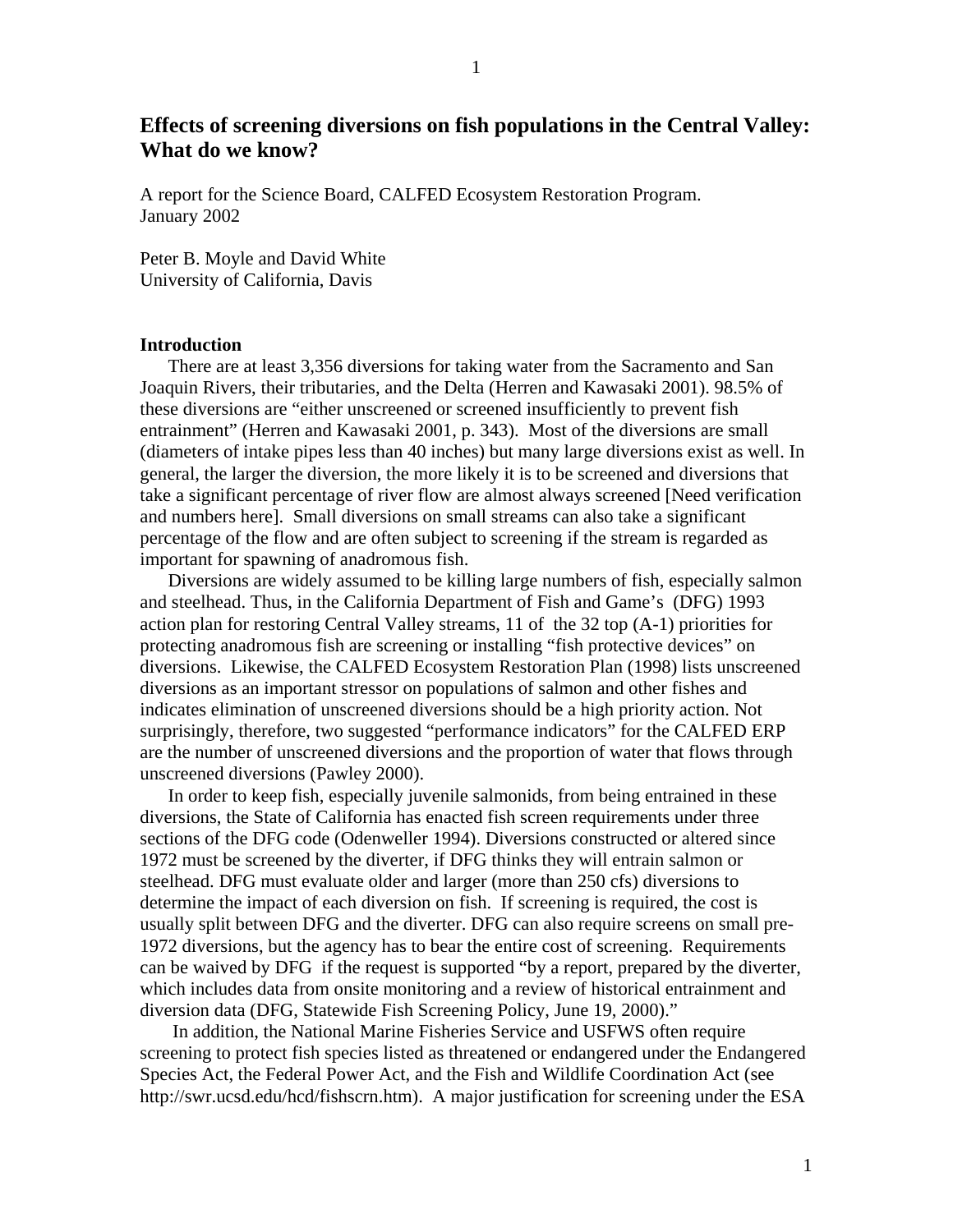2

is that any removal of individuals of threatened or endangered species by a diversion constitutes "take" under the 4(d) rule and must be prevented, even if there is no demonstrable effect on the species at the population level.

The Anadromous Fish Restoration Program of USFWS has developed guidelines to prioritize screening projects of the Central Valley Project Improvement Act. Factors taken into account include location of the diversion in relation to areas used by anadromous fish for spawning and rearing, size of the diversion (or percent flow diverted in tributaries), season of diversion in relation to anadromous fish use of the stream or reach, and placement of the diversion (USFWS 1999, CVPIA Anadromous Fish Screen Program: Program Description). For the ERP program, the Fish Screen and Ladder Construction Panel uses the following criteria (as listed in the 2002 proposal solicitation package) to evaluate proposals:

- Diversions taking a greater proportion of flow;
- Location in terms of potential impact on fisheries;
- Implementability (minimal legal, regulatory, and technical obstacles);
- Partnerships/opportunities;
- Cost i.e., is the budget reasonable and adequate for the work proposed).

There is no question that screening diversions, especially large diversions, is an important component of fish conservation programs for the Central Valley and the Delta. However, for a variety of reasons, many diversions have remained unscreened or have poorly functioning screens. The establishment of the CALFED Ecosystem Restoration Program made money available for new and improved screens and, as of 2000, around \$20 million in ERP funds (12.5% of the total dollars spent by ERP) had been allocated to screening projects. In 2002, there were 17 applications for ERP funds related to fish screens, totaling over \$55.6 million. Because applications for the use of ERP funds for screening are frequent and large and because fish screens need continuous maintenance, repair, and replacement, a serious evaluation of their overall effectiveness in increasing or maintaining populations of anadromous and resident fishes, especially endangered species, is needed. Basic questions that need to be answered include:

- 1. In the absence of screens, how many fish, and what kinds, are entrained by the remaining unscreened diversions?
- 2. Given expected losses in the absence of screens, what are the likely population consequences of screening the remaining diversions, particularly for listed or declining species?
- 3. What is the relationship between fish entrained in unscreened diversions and amount of water diverted?
- 4. Is it more beneficial to screen some diversions than others, based on size, location, and mode of operation?
- 5. Are there alternatives to fish screens for many diversions?
- 6. Are there detrimental effects of screening, including changes in fluvial and riparian processes or enhancement of predation on species of concern?
- 7. Given the above considerations, how do additional screens compare with other potential restoration actions in a cost:benefit analysis?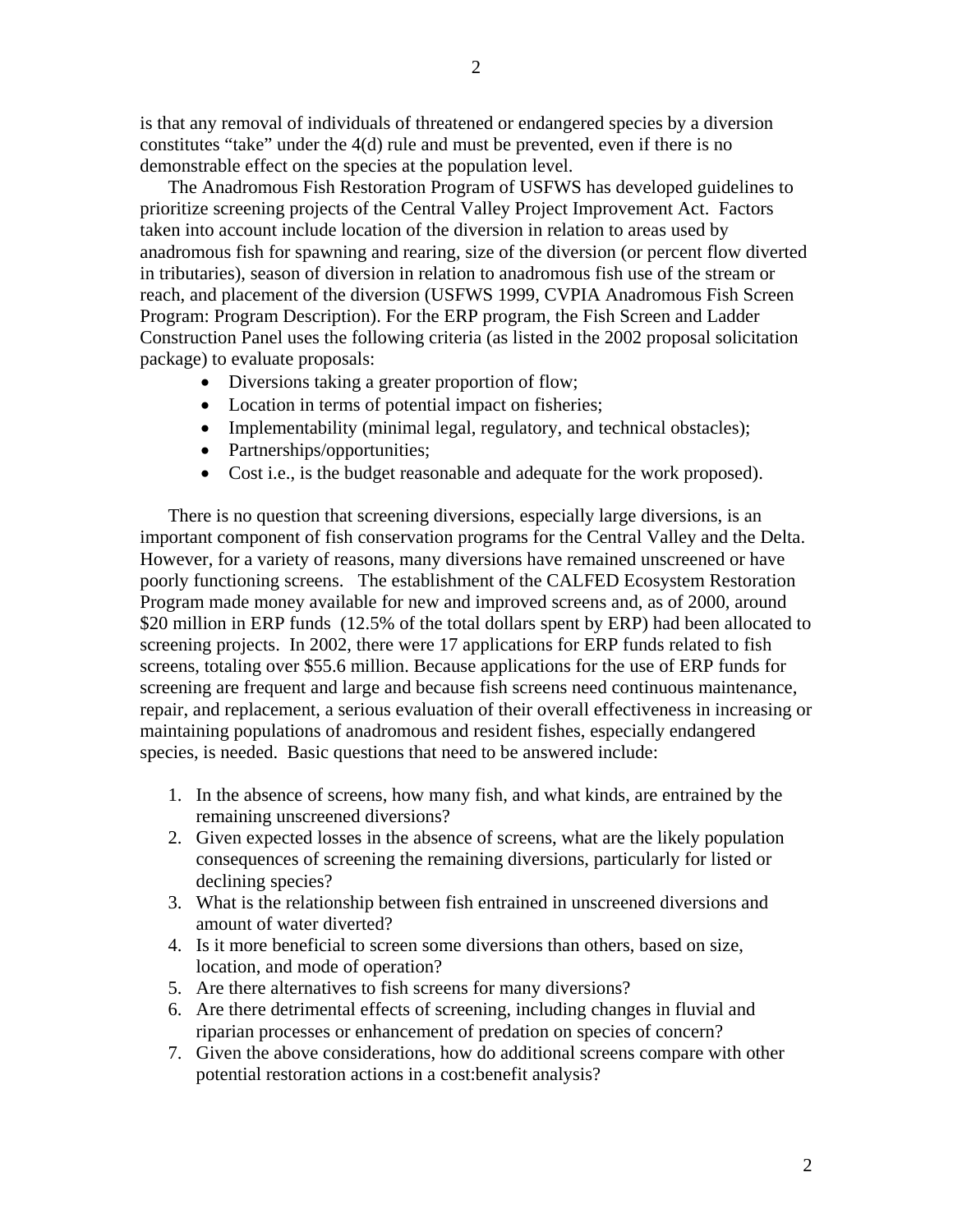The purpose of this paper is to review the literature to determine if studies already exist that might answer the questions posed above. The review focuses mainly on studies in the Central Valley and Delta, with most attention being paid to the Sacramento and San Joaquin rivers.

#### **Methods**

The literature review was conducted in March-June, 2001. The first step was a cross-database search of the California Digital Library (CDL) for publications containing any of the title words "California Fish Screens." The CDL is a collection of 47 digital databases that has a search function "SearchLight" that enables a coarse but rapid search of chosen databases. Searchlight identified 19 databases that contained at least one article with California fish screens in the title. It was found that searching by "any title words" rather than by the subject yielded far more results. Once these 19 databases had been identified, each was searched separately using its own search function, if available, or by the CDL's search function if not. The articles were then segregated into categories according to what topic of California fish screens they addressed. Because we were interested specifically in the effects of screening projects on fish, additional searches were conducted by examining the bibliographies of articles located in the computer search as well as through personal contacts. We recognize that our search, based on a few key words and mainly scanning of titles, is incomplete, although this was necessary to complete the project in a short period of time. Nevertheless, the ability of the search to find large numbers of reports in the gray literature suggests that it caught most major studies relating to the Central Valley and at least a representative sample of other studies. For the purposes of analysis, we divided the studies into the following categories:

- 1. *General Reviews* This category includes reports and documents of the broadest scope. Typical are descriptions of current screening programs, the history of fish screens in California, screening policy and compliance, surveys of fish conservation devices on waterways and reviews of the many different types of fish screens.
- 2. *Facility Reports* This category includes all articles concerned with the design, construction, operation and maintenance of fish protection facilities on the Delta and the Sacramento and San Joaquin Rivers, including feasibility and environmental impact reports, environmental assessment reports, physical model studies, technical design documents, studies of value engineering, and construction progress reports, design and technical details of existing facility operations and maintenance, reports on invasive species at water diversion facilities, fisheries evaluations, testing of different screen types in an operating facility, hydroacoustic and hydraulic studies, water velocity studies in an operating facility, and debris and sedimentation studies.
- 3. *Fish Losses—* This category includes all field surveys and estimates of Delta, Sacramento and San Joaquin River fish losses due to water diversions. This literature includes facility collection numbers, evaluation program pilot studies, evaluation program summary reports, egg and larvae entrainment reports, juvenile entrainment studies, mark and recapture experiments to determine pre-screening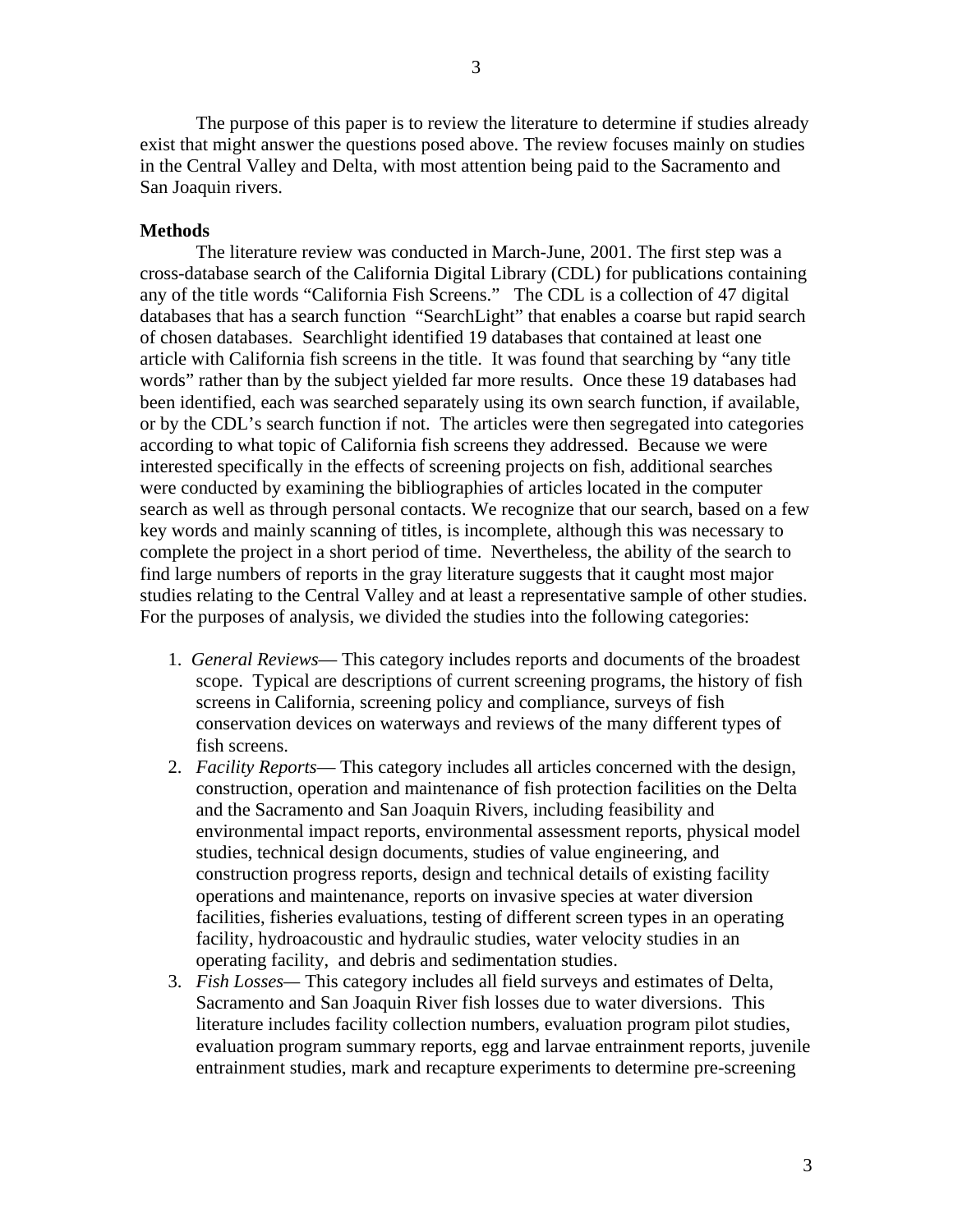predation losses, predator control studies, and several estimates of fish entrainment losses associated with the SWP and CVP facilities in the South Delta.

- 4. *Literature Reviews—* The only paper in this category is a 1959 review of the literature on fish screens.
- 5. *Economic Costs of Fish Screens—* This category included an estimate of the magnitude of screening costs for water diversions on the Delta and the Sacramento and San Joaquin Rivers, and a report on economic costs to the state water project of environmental protection and mitigation measures.
- 6. *New Technology—* Includes technical design documents and evaluation reports on acoustical fish barriers, screen designs, aquatic filter barriers, bypass systems, sand and gravel filters, attraction flow alternatives, and Archimedes and helical lifts that are being tested as potential new fish passage, fish barrier and alternative flow technologies.
- 7. *Laboratory Studies* Includes all studies related to fish screens that were performed in a laboratory environment. Typical articles in this category were studies of the behavioral or physiological response of fish near fish screens, swimming stamina studies, or studies of physical parameters near specific types of fish screens such as water velocity.

Once we had the literature sorted in the above categories, we further refined the search to screens on certain kinds of diversions. Broadly speaking, there are five basic classes of diversions in the Central Valley

- 1. The large pumping plants in the South Delta by the State Water Project and the Central Valley Project.
- 2. Other large Delta diversions (power plants, etc.)
- 3. Small (mostly  $<$  40 cfs) diversions within the Delta
- 4. Large diversions (>250 cfs) on the main rivers and tributaries that mainly serve large irrigation districts.
- 5. Small diversions along the rivers and their tributaries.

The "screens" on the pumping plants of the South Delta and other large diversions are large and specialized facilities with their own particular problems, so will not be discussed here. The hundreds of small diversions in the Delta are the subject of a review paper by Marianne Kirkland of DWR (under preparation, personal communication) so will be treated here only briefly. Therefore this analysis will deal mainly with the latter two categories of screened diversions.

#### **Results**

#### **General results**

255 articles related to California fish screens were identified. Most of the reports ( 153, 60%) discussed some aspect of the operation and design of facilities. Thirty-six (14%) of the articles dealt with some aspect of evaluating losses of fish in diversions in relation to screening, while 34 (13%) dealt with alternatives to fish screens (new technology). Other categories were general reviews of screening and fish passage problems and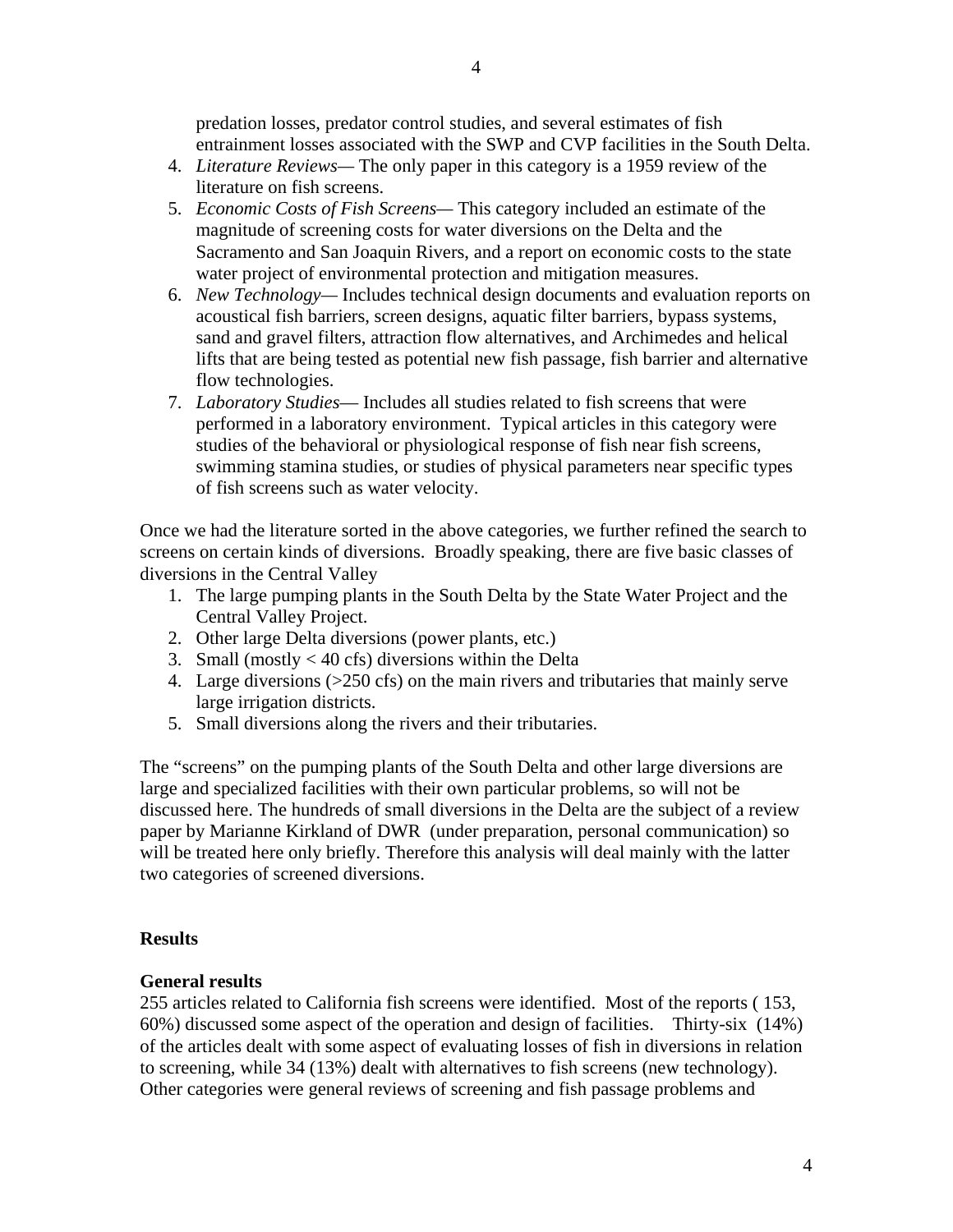technology (21), laboratory studies of fish impingement on screens, etc. (4), economic evaluations of screening (2), and a single literature review.

Of the 36 reports on fish losses, only 15 were related at least vaguely to effects of fish screens on fish populations in rivers and streams, the category of most interest here (see bibliography). Six were studies of small diversions in the Delta and Suisun Marsh. The rest (15) dealt with losses at the state and federal pumping plants in the South Delta.

 For comparison with our results, we examined the bibliography maintained by the Delta Fish Facilities Study Program (http://iep.water.ca.gov/cvffrt/references.htm), which lists 75 reports spanning the years 1959-1986 (only). 13 of the reports (17%) dealt with some aspect of loss of fish to diversions in rivers and to small diversions in the Delta. Five of the 13 were not included in our bibliography because they were essentially interoffice memoranda or draft reports.

#### **Riverine diversions.**

Of the 15 reports on riverine diversions, 9 dealt with the largest diversions on the rivers, mostly (7) Red Bluff Diversion Dam on the Sacramento River, the largest of the diversions with very special problems related to its size. Two dealt with the Hallwood-Cordua diversion on the Yuba River (Hall 1979; Kano 1987). Two dealt with studies of predation losses in relation to fish screens because of indications that some screens increased predation rates on juvenile salmon by providing holding areas for predatory fish. Both were inconclusive. With the exception of three of the recent experimental Red Bluff studies, estimates of the numbers of fish lost to diversions or saved by screening large diversions are lacking.

Hallock and Van Woert (1959) was the only publication that attempted a fairly broad evaluation of fish losses in unscreened diversions. This paper is not particularly rigorous in its analysis (no statistics, limited data summaries), but it did attempt to evaluate losses of salmon for both mainstem Sacramento and San Joaquin rivers over a three year period, mainly by using fyke nets to sample water being diverted or by sampling irrigation canals. A variety of diversions were sampled, but most of the effort focused on the larger ones. Their findings, based on data presented in their tables, include: (1) more fish were lost to large diversions than small ones, although no relationship between size and numbers lost was developed; (2) total numbers of salmon lost in the diversions was surprisingly small and was attributed to low overlap with irrigation season and the main periods of salmon outmigration; (3) numbers of fish lost to individual diversions was highly variable among diversions and through time, but was often quite low; (4) many species were entrained but most abundant were chinook salmon, common carp, Sacramento suckers, white catfish, and small centrarchids. Hallock and Van Woert (1959) concluded "…appreciable losses of salmon in irrigation diversions now occur at few places on the [Sacramento] river itself above Meridian . Individually, most of the small irrigation diversions do not destroy many young salmon and steelhead. Collectively, however, they do take considerable numbers (p. 245)." "The 1955 studies on the San Joaquin River show that all of the large diversions sampled…are destroying appreciable numbers of salmon fry. This is not surprising, since between 20 and 40 percent of the entire river flow is pumped into irrigation canals during the period when salmon are migrating downstream... (p. 252)" "Appreciable numbers," in the latter case, meant an estimated 1.5- 12 juvenile salmon/ hour of diversion or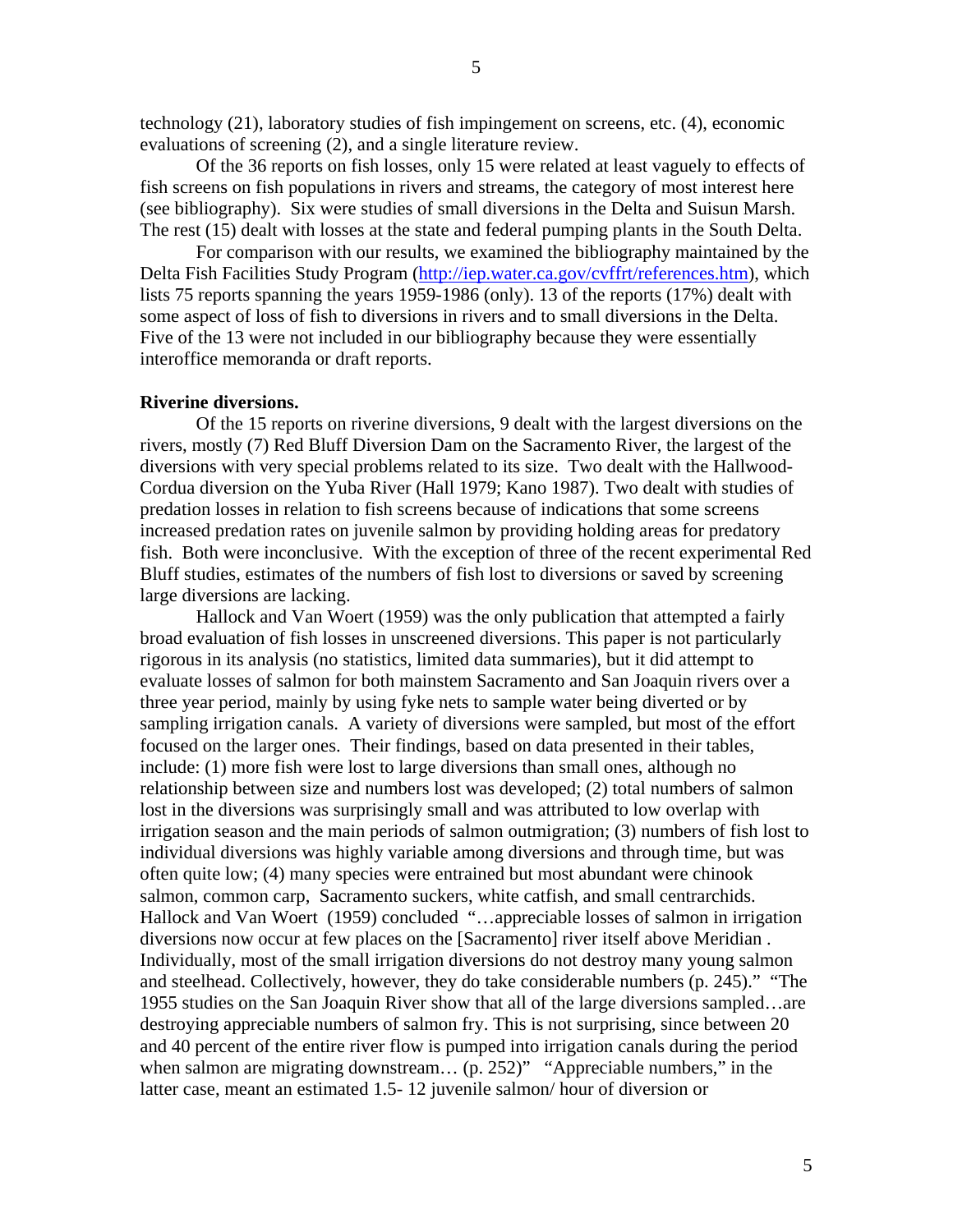approximately 31,000 fish for the entire season in three large diversions. Along the Sacramento River, about 9000 total hours of fyke netting in 23 diversion canals yielded about 1600 juvenile salmon, with a total estimated loss of less than 4,000 salmon for the season. Catches for common carp and Sacramento suckers were appreciably higher.

 Overall, Hallock and Van Woert (1959) indicated that despite the mixed results from the surveys all diversions should be screened because of cumulative effects. The authors also indicated that they thought (without documentation) diversion losses were probably much higher in tributaries and results from the main rivers were therefore not representative of the problem.

 In a study published after our literature search, Hanson (2001) reported experimental salmon losses at a diversion on the Sacramento River that diverted about 1% of the river's flow. When he released large numbers of marked, hatchery-reared chinook juveniles above the diversion, only 0.05% of the fish released were entrained, a result similar to an earlier study on another diversion. As Hanson (2001) points out, his use of hatchery fish, his release methods, and the particular configuration of the diversion limit the generality of his results.

 In an unpublished study made available to us after the literature analysis was completed, DeLeon (1993) used methods similar to those of Hallock and Van Woert to evaluate a single 20 cfs diversion along the lower San Joaquin River, May-June 1993. She found it entrained only small numbers of non-native species (21 fish, 9 species, captured in 12 days with one-hour samples), about 0.08 fish/acre foot diverted. The extremely limited nature of this study restricts its value but it appears to one of the few such evaluations attempted.

#### **Delta diversions**

 Diversions in the Delta and estuary have been studied more intensively than those in the rivers, mainly by DWR, because of potential effects on striped bass, salmon, and other species. Allen (1975), in a brief study, concluded that lost of striped bass eggs and larvae through small diversions was proportional to the number of fish in the river and the amount of water being diverted. Brown (1982), using minimal data, estimated that as many as 5-8% of striped bass larvae in the Delta were lost to small in-Delta diversions. He also estimated that, in 1976, over 71,000 juvenile salmon were lost, a number he thought was probably a severe underestimate of losses. Pickard et al. (1982) studied one diversion in Suisun Marsh. They netted the diversion for an unspecified number of hours on 12 days over a six-month period, and captured over 14,000 fish of 27 species. Most abundant species were Delta smelt, longfin smelt, threespine stickleback, and chinook salmon. No attempt was made to extrapolate to total number of fish lost. Losses of all species continued after the diversion was screened (due to holes in the screen, which were later repaired) but at much lower numbers.

 Spaar (1994) evaluated four diversions in a "pilot" study and found that larvae were entrained at roughly their densities in the associated sloughs, with species captured more or less in proportion to their numbers in the sloughs as well. Screening one diversion significantly reduced numbers of fish being diverted. Most abundant fish in her study were shimofuri goby, threadfin shad, bluegill, western mosquitofish, white catfish, and centrarchids, all non-native fishes. Most fish were captured as eggs and larvae although small numbers of juveniles were captured as well. Although the three diversions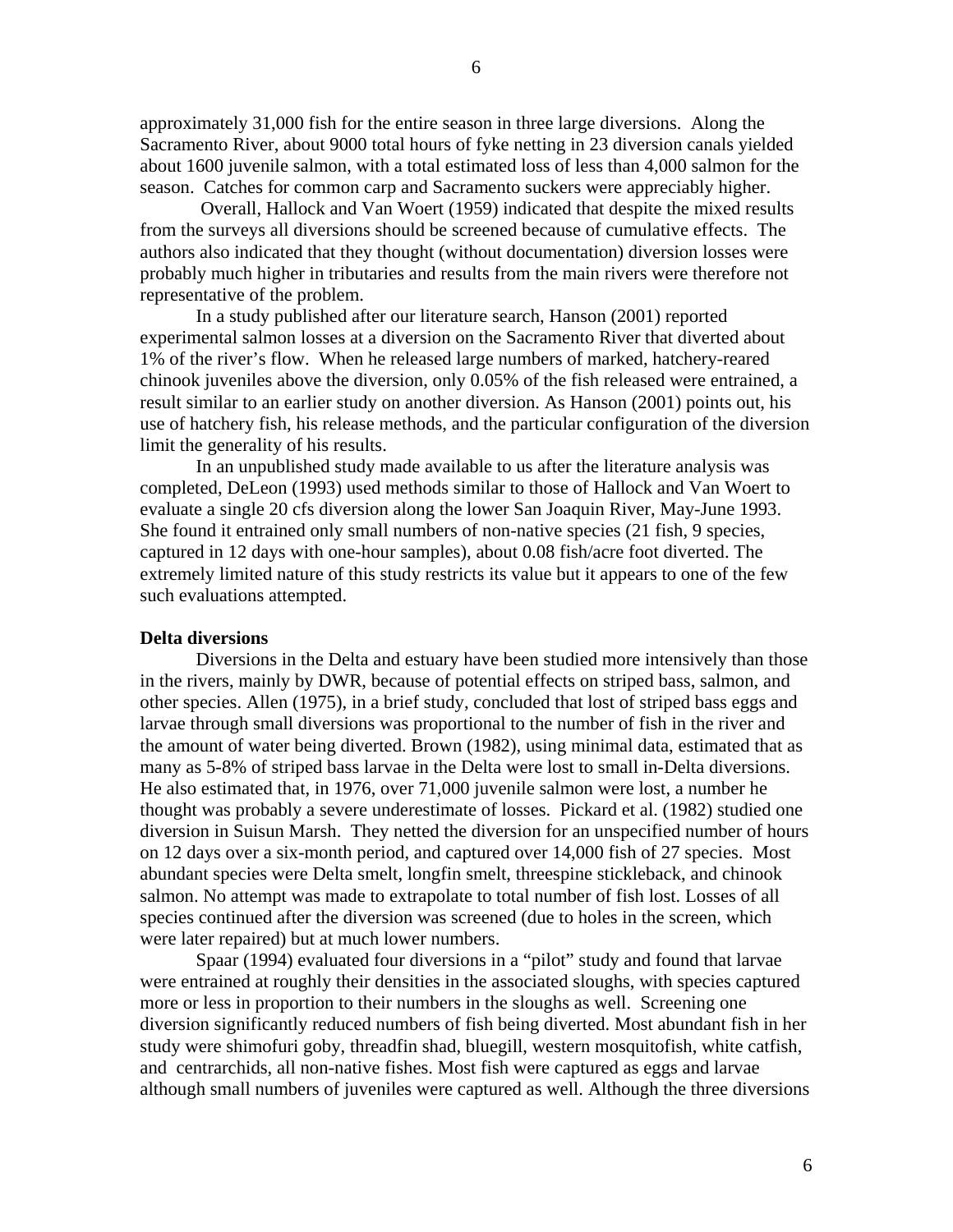studied were estimated to entrain over 3 million eggs and larvae in a season, over 85% were those of shimofuri goby (invading explosively at the time, 1992) and threadfin shad (an abundant planktivore). In a study comparing the take of fish in a diversion with a screen in place with take with the screen removed, Wadsworth (appendix in Cook and Buffaloe 1998) found screening reduced take of larval fish by a factor of 5-10. In a threeyear follow-up study, Cook and Buffaloe (1998) concluded they could not develop quantitative estimates from their study because of sampling problems. They nevertheless noted (p. 13) "The results of this study… suggest that small-scale diversions …can entrain a large diversity of fish species … The actual number of entrained fish can be large." They noted that benthic fishes were more likely to be entrained than pelagic fishes, although threadfin shad and striped bass were commonly captured. Only a few individuals of delta smelt, splittail, and chinook salmon were captured; most fishes taken were non-native warm-water fishes. Cook and Buffaloe concluded (p. 14):

 "It is not presently possible to identify the proportional effect of…agricultural diversions… on resident and migratory Delta fish. This is due mainly to our inability to quantify populations sizes and demographics in an open and highly variable system…Because we lack this information, we cannot relate data from fish captured in diversions to population level effects on species in the system. Futhermore, because environmental variables … change over time and because fish behaviors are complex and variable, the ability to predict future impacts does not exist."

### **Conclusions**

It is fairly clear that the effectiveness of screening diversions in the Central Valley, especially those on streams, has not been well evaluated. Not only are pre-screening studies few, but published studies to demonstrate how well existing screens are working are even fewer. Existing reports are primarily in-house documents by agency staff that have gone through little or no outside peer review. The few evaluations available focus on large diversions, the pumping plants in the South Delta, and small Delta diversions. Not surprisingly, there are at best only limited answers to the questions posed in the introduction.

*In the absence of screens, how many fish, and what kinds, are entrained by the remaining unscreened diversions?* There is no doubt that at times large numbers of juvenile salmonids and various other species of concern are entrained by diversions, especially by large diversions or small diversions on spawning tributaries. Yet the quantification of this is very poor. The few studies that exist tend to find that alien species or abundant natives (e.g., Sacramento sucker) are the principal species diverted, especially in small (<40 cfs) diversions. Diversions that have been perceived to be major problems (mainly large riverine diversions) appear to have been screened, so the remaining unscreened diversions are mainly small ones. The existing data suggests that such diversions, especially on main stem rivers, have low or no impact on fish populations although little definitive can be said about this issue until studies are undertaken to evaluate both individual and cumulative impacts.

*Given expected losses in the absence of screens, what are the likely population consequences of screening the remaining diversions, particularly for listed or declining*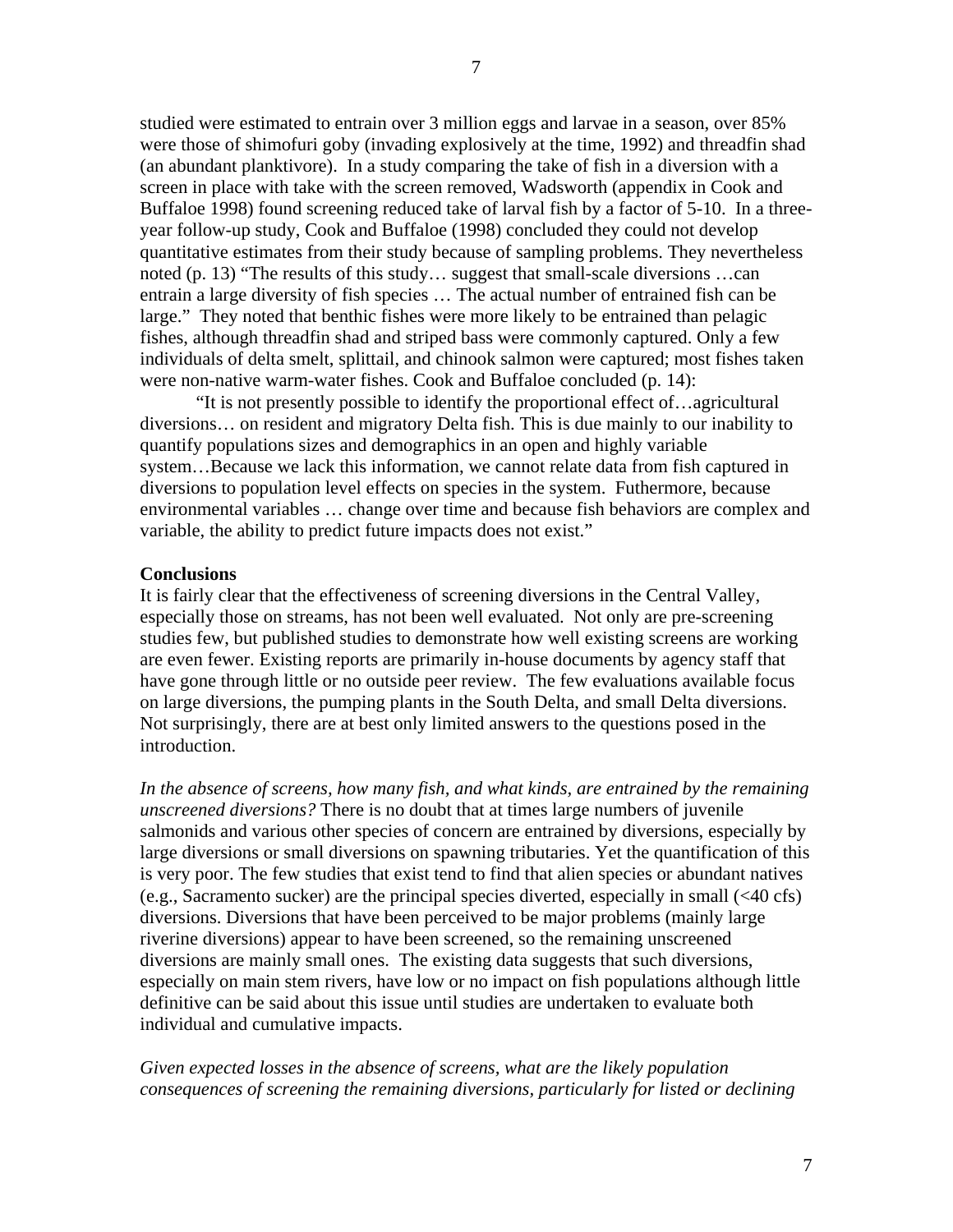*species?* As indicated, answers to this question cannot be given based on existing data. Answers that *are* given are perhaps reflected in the list of benefits of screening diversions on small streams given by J. Bybee of NMFS in a memorandum to the ISB prepared by the Central Valley Fish Facilities Coordination Team (June 20, 2001):

"First, installed fish screens remove the potential legal burden of taking an ESA listed fish. Second a screen compliments habitat restoration in particular watersheds and is a vote of confidence that increased fish production in a small stream is not in vain. Third, fish screens will probably be identified as an action in Recovery Plans. Fourth, steelhead occur in these small streams, often year round, being subjected to entrainment continuously during the diversion season. Fifth, fish screens are probably also effective in keeping more than listed fish in the streams; certain other species of fish and macroinvertebrates of importance to the ecosystem are also saved."

 Implicit in this answer is the importance of saving fish and invertebrates at the individual level, regardless of population consequences, for largely social and legal reasons. Also implicit is application of the *precautionary approach* to fisheries management (Dayton 1998) that diversions should be assumed to harm fish populations unless it can be proven otherwise. The latter is perhaps the best reason for screening but it still does not remove the need for evaluation studies.

*What is the relationship between fish entrained in unscreened diversions and amount of water diverted?* Surprisingly, this seems to be poorly understood, at least in the Central Valley. It is obviously a complex relationship, with high seasonal and year-to-year variation, yet it would seem amenable to modeling, provided adequate experimental data existed. Developing this relationship would seem worth pursuing as a way to get a handle on cumulative effects of diversions.

*Is it more beneficial to screen some diversions than others, based on size, location, and mode of operation?* At a gross scale, the answer to this question is a fairly obvious " yes." However, once the clear problem diversions are identified and screened (which they have mostly been), there are still several thousand left. While the ERP Fish Screen and Ladder Construction Technical Panel includes these criteria in their evaluation of projects for funding, it is not clear that adequate data actually exists to make the decisions based on studies rather than just intuition and experience.

*Are there alternatives to fish screens for many diversions?* For the most part, it appears that fish screen proposals are to screen or not to screen, with alternatives not considered seriously, such as changing the timing of water diversion or adjusting the volume in relation to the presence or absence of fish of concern.

*Are there detrimental effects of screening, including changes in fluvial and riparian processes or enhancement of predation on species of concern?* Responses to this question by members of the CVFFCT in their June 20, 2001 memorandum the ISB suggest that these problems are of small concern either because the problems exist mainly around existing large diversion structures or because they can be handled by proper design of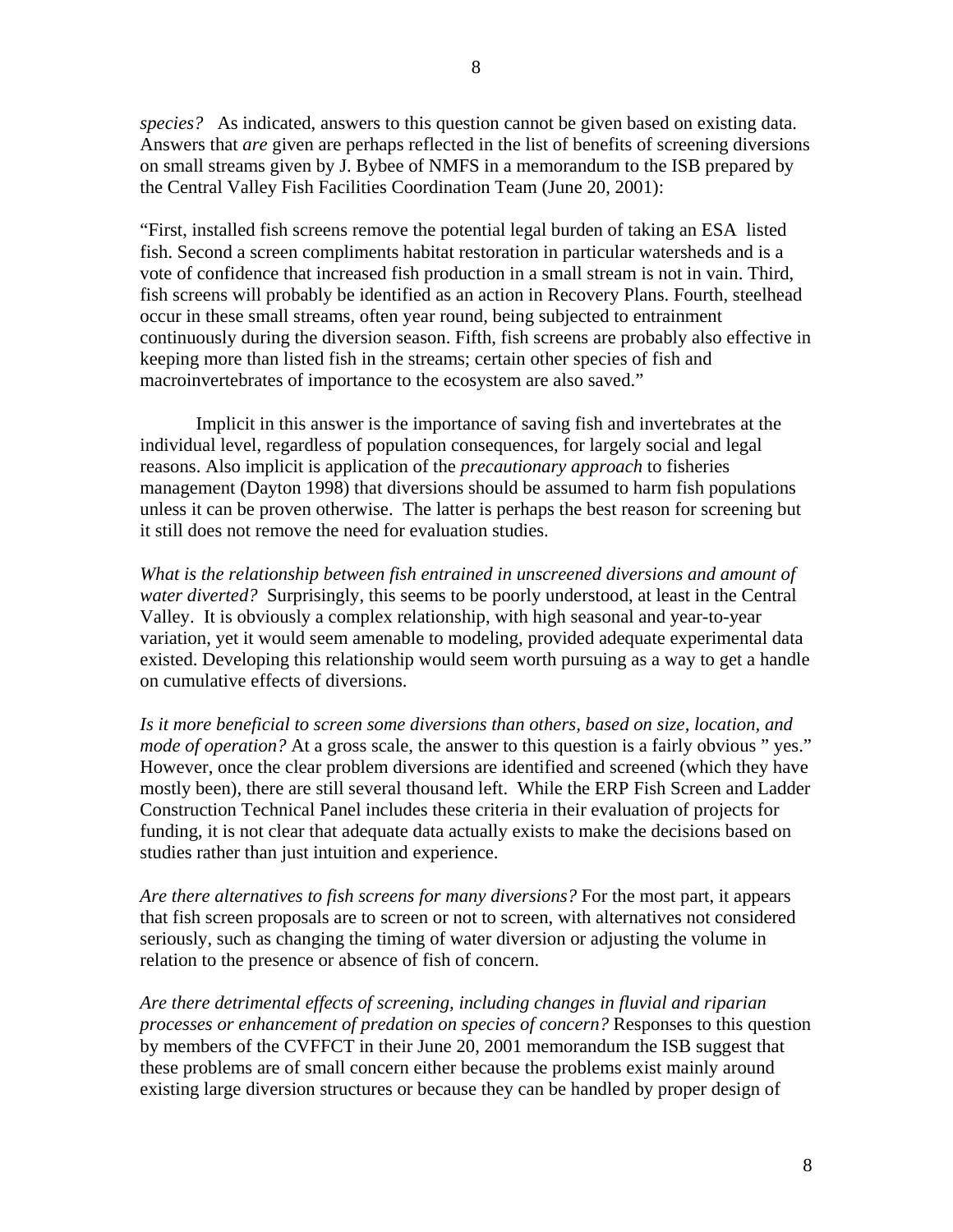new screening facilities. We suspect the responses are correct but hard information to support the conclusions seems to be lacking.

*Given the above considerations, how do additional screens compare with other potential restoration actions in a cost:benefit analysis?* This should be an important consideration for the ERP because of the costs of screening and the costs of other ecosystem restoration actions are both high and funds are limited. We suggest that each screening project should have a high, well-defined benefit to fish populations as demonstrated by careful studies. Benefits that are largely in terms of limiting "take" of individuals under the ESA, seem inappropriate for ERP funding.

Most screening projects today are built to keep diverters from killing endangered species (mainly spring run and winter run chinook salmon and steelhead), although the desire to protect fisheries is also an important rationale. But we simply do not know if screening *every* diversion or *any* particular diversion makes a difference to fish populations, even those of listed species. Some screens may even be detrimental because of increases in predation rates on juvenile salmon and other fish. Screening diversions has no doubt slowed population declines or even prevented extinctions of local populations of salmon and other fishes but the cumulative contribution of this screening to survival has not been evaluated since Hallock and Van Woert (1959), a study whose results are equivocal. Costs of constructing new screens and replacing and maintaining old ones are high and funds for ERP projects are limited, so evaluations of new projects in terms of both local and cumulative impacts on fish populations is in order.

 It is important to recognize that this report is **not** saying that diversions, even small ones, are unimportant as sources of mortality for juvenile salmon and other fishes, including endangered species. Given their large number and volume of water diverted, they clearly can divert large numbers of fish and potentially impact fish populations. Fish screening and/or operating diversions to minimize loss of fish can be important conservation tools. What is lacking is the means to prioritize screening projects, aside from size and location, or to find alternatives to them. There should be a prioritization scheme based at least in part on the contribution of the diversion to the cumulative loss of fishes to the system and the impact of this contribution on fish populations, especially those of declining species. Such an evaluation could help determine priorities for spending limited funds available for fish conservation.

 As a final note, it is worth pointing out that the lack of information on the effectiveness of fish screens is not just a local problem. Fisheries agencies have historically not bothered to evaluate overall effectiveness of fish screens because screening has seemed so obviously beneficial to fish. Leitritz (1952), in a review of fish screens in California doesn't mention a need to evaluate their effectiveness, except in terms of screen design. Odenweller (1994) in a popular article on fish screens in a DFG magazine answers the question "Why are they necessary?" only with "Fish screens are necessary to prevent loss of fishery resources at water diversion sites." The implication is that without screens, fisheries will be lost. This attitude is reflected in the book *Inland Fisheries Management in North America* (C. C. Kohler and W. A. Hubert, eds., 1999), published as a review of fisheries management by the American Fisheries Society. In this book, fish screens are mentioned just twice in single sentences, e.g. "Fish screens are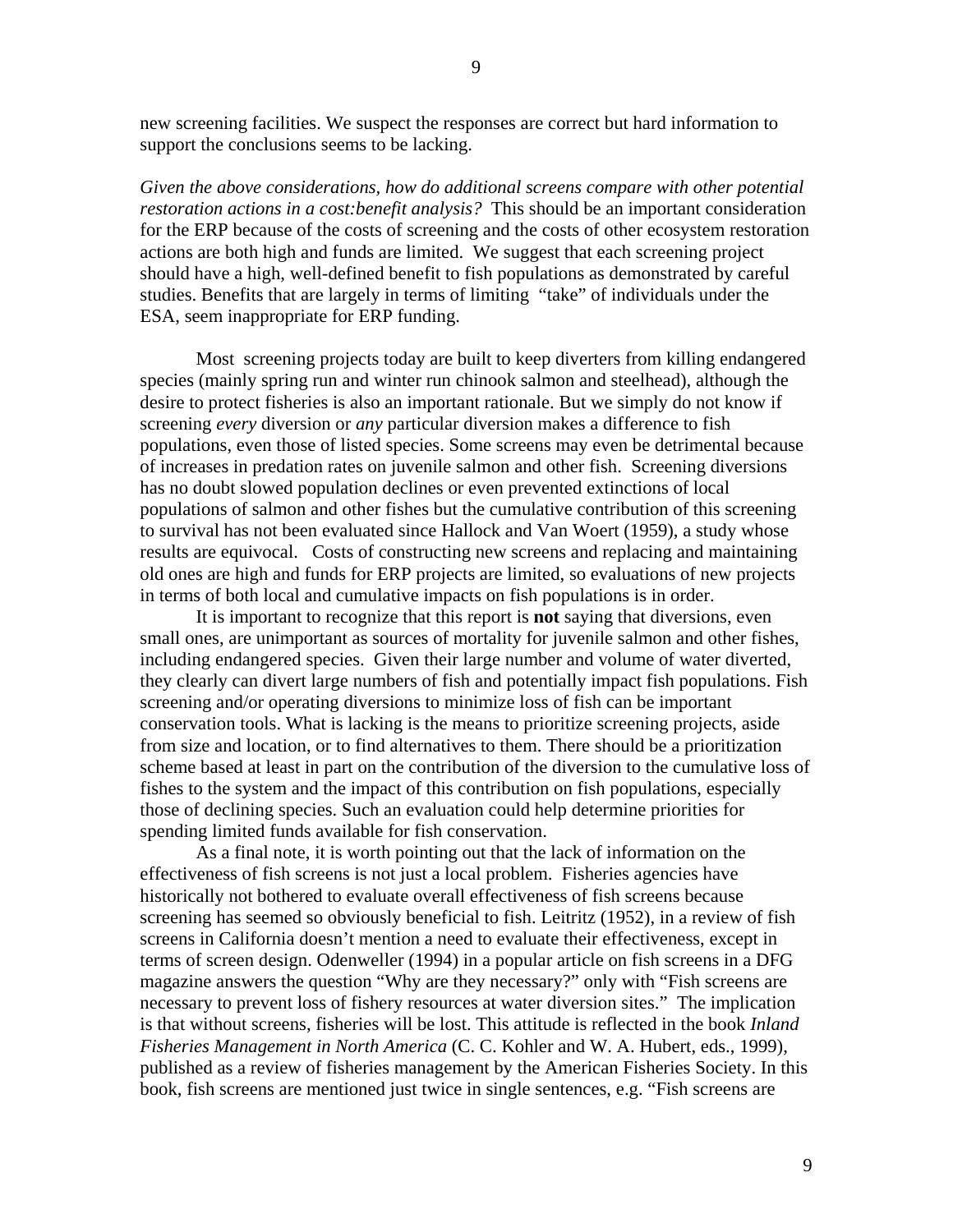used to keep fishes out of particular reaches of streams or to keep game fishes or endangered species from entering irrigation diversion canals …(p. 424)". Considering the millions of dollars spent on fish screens nationwide, but especially in California and the West, the lack of systematic analyses of their effectiveness by fisheries biologists is curious.

### **Recommendations**

Until the basic questions posed above are answered, it does not seem appropriate for the CALFED Ecosystem Restoration Program to be funding fish screening projects that do not have a strong evaluation component to them, including intensive before and after studies. Under an adaptive management framework, the "before" study should be evaluated by independent experts to see if clear population benefits are demonstrated. If they are not, the project should not be built with CALFED ERP funds. We appreciate that the regulatory agencies generally work on the philosophy that diversions should be assumed to be doing harm to fish populations unless it can be proven otherwise. While we agree with this philosophy, the fact remains that funds for conservation projects are limited. We think it *is* appropriate for ERP funds to pay for a study on the population benefits of screening small diversions, including a cumulative effects analysis of existing screens. We also think that ERP should develop a clear policy towards funding fish screen projects (beyond the policy developed in the latest ERP RFP).

#### **Acknowledgements**

 We are grateful to the biologists who attended the workshop on June 20, 2001, to discuss the issues presented here. Their insights were very helpful, even if they might disagree with the conclusions.

#### **Bibliography**

#### **I. Effects of screening on riverine fishes in the Central Valley.**

Bigelow, J. P. and R. R. Johnson. 1996. Estimates of survival and condition of juvenile salmonids passing through the downstream migrant fish protection facilities at Red Bluff Diversion Dam on the Sacramento River, spring and summer 1994. Annual Report, USFWS, Red Bluff.

Borthwick, S. M., R. R. Corwin, and C. R. Liston. 1999. Investigations of fish entrainment by Archimedes and internal helical pumps at the Red Bluff Research Pumping plant, Sacramento River, California, February 1997-June 1998. Red Bluff Research Pumping Plant Report Series 7. USBR, Denver, CO.

Borthwick, S. M. and E. D. Weber. 2001. Larval fish entrainment by Archimedes lifts and internal helical pump and Red Bluff Research Pumping Plant, Upper Sacramento River, California. . Red Bluff Research Pumping Plant Report Series 12. USBR, Red Bluff. DRAFT. 14 pp.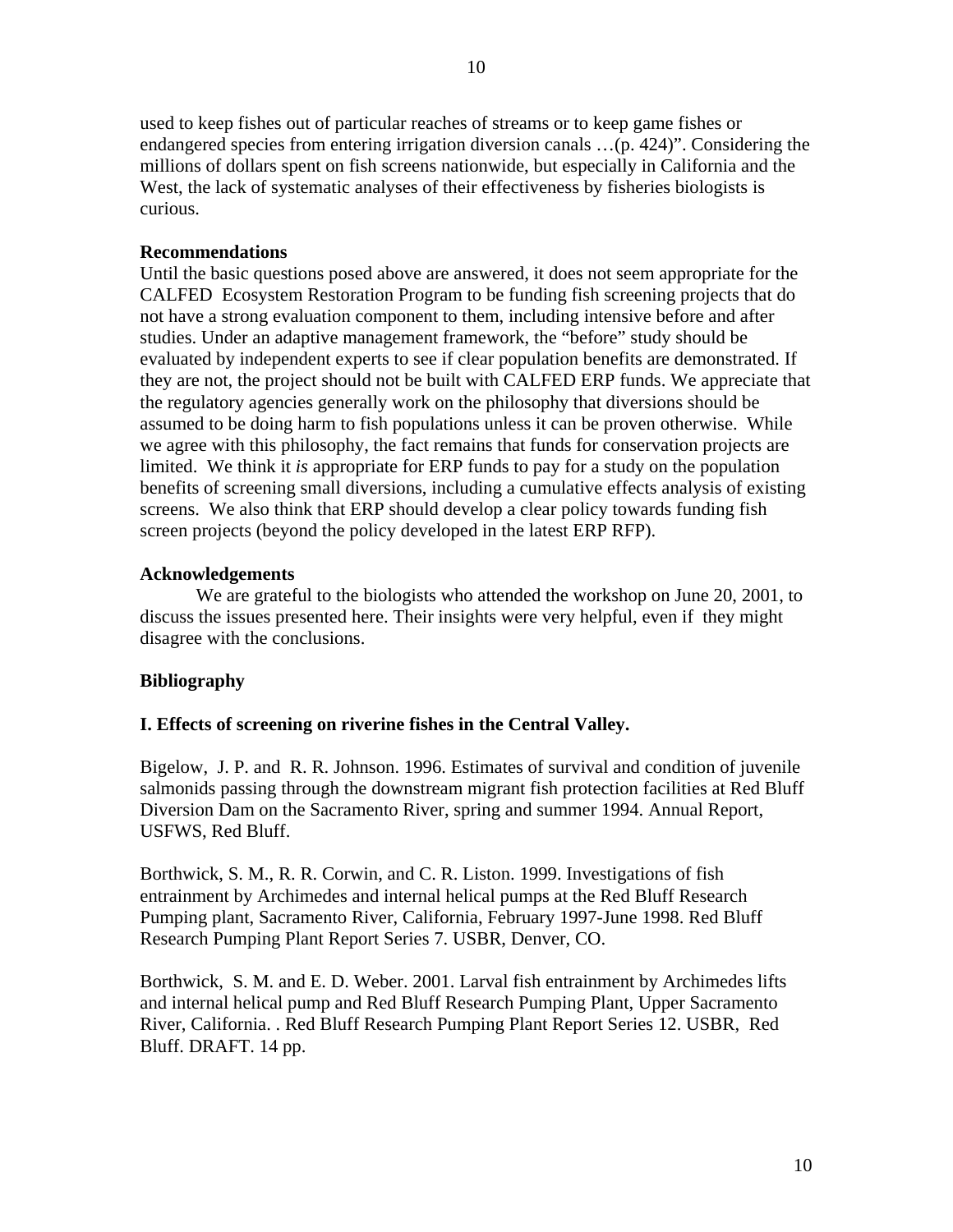Decoto, R. J. 1974. Evaluation of the Glenn-Colusa Irrigation District fish screen, 1974. California Dept Fish, Game Anadromous Fish. Br. Administrative Report 78-20: 18 pp.

DeLeon, S.(?). 1993. Monitoring of an unscreened agricultural diversion on the San Joaquin River at McMullin Tract, Public Notice No. 199200393, San Joaquin County, California, May-July, 1993. Unpubl. Rpt. 15 pp.

Fisher, F. W. 1976. A limited evaluation of the Woodbridge Irrigation District fish screen. DFG Anadromous Fish. Br.Admin. Rpt. 76-10: 7 pp.

Hall, F., Jr. 1979. An evaluation of downstream migrant chinook salmon losses at Hallwood-Cordua fish screen. DFG Anadromous Fish. Admin, Rpt. 79-5. 17 pp.

Hall, F. Jr. 1980. Ultrasonic tracking of striped bass and Sacramento squawfish near fish facilities. CFG Anadromous Fish. Rpt. 80-1: 12 pp.

Hallock, R. J. and W. F. Van Woert. 1959. A survey of anadromous fish losses in irrigation diversions from the Sacramento and San Joaquin rivers. California Fish and Game 45:227-293.

Hanson, C. H. 2001. Are juvenile Chinook salmon entrained at unscreened diversions in direction proportion to the volume of water diverted? Pages 331-341 *in* R. L. Brown, ed. Contributions to biology of Central Valley salmonids, Vol . 2. CFG Fish Bulletin 179.

Herren, J. R. and S. S. Kawasaki. 2001. Inventory of water diversions in four geographic areas in California's Central Valley. Pages 343-355 *in* R. L. Brown, ed. Contributions to biology of Central Valley salmonids, Vol . 2. CFG Fish Bulletin 179.

Johnson, R. R. and C. D. Martin. 1997. Abundance and seasonal, spatial, and diel distribution patterns of juvenile salmonids passing Red Bluff Diversion Dam, Sacramento River, July 1994-June 1995. Red Bluff Research Pumping Plant Report Series 2. USBR, Denver, CO.

Kano, R. M. 1987. The effects of trashrack and bypass design and predator control on predation losses of juvenile chinook salmon at Hallwood Cordua fish screen . Calif. Dept. of Fish and Game. Technical report.

McNabb, C. D., C. R. Liston, and S. M. Borthwick. 1998. In-plant biological evaluation of the Red Bluff Research Pumping Plant on the Sacramento River in Northern California:1995 and 1996. Red Bluff Research Pumping Plant Report Series 3. USBR, Denver, CO.

U. S. Bureau of Reclamation. 1983. Predation of anadromous fish in the Sacramento River, California. Special Report, Central Valley Fish and Wildlife Management Study.  $77$  pp + attachments.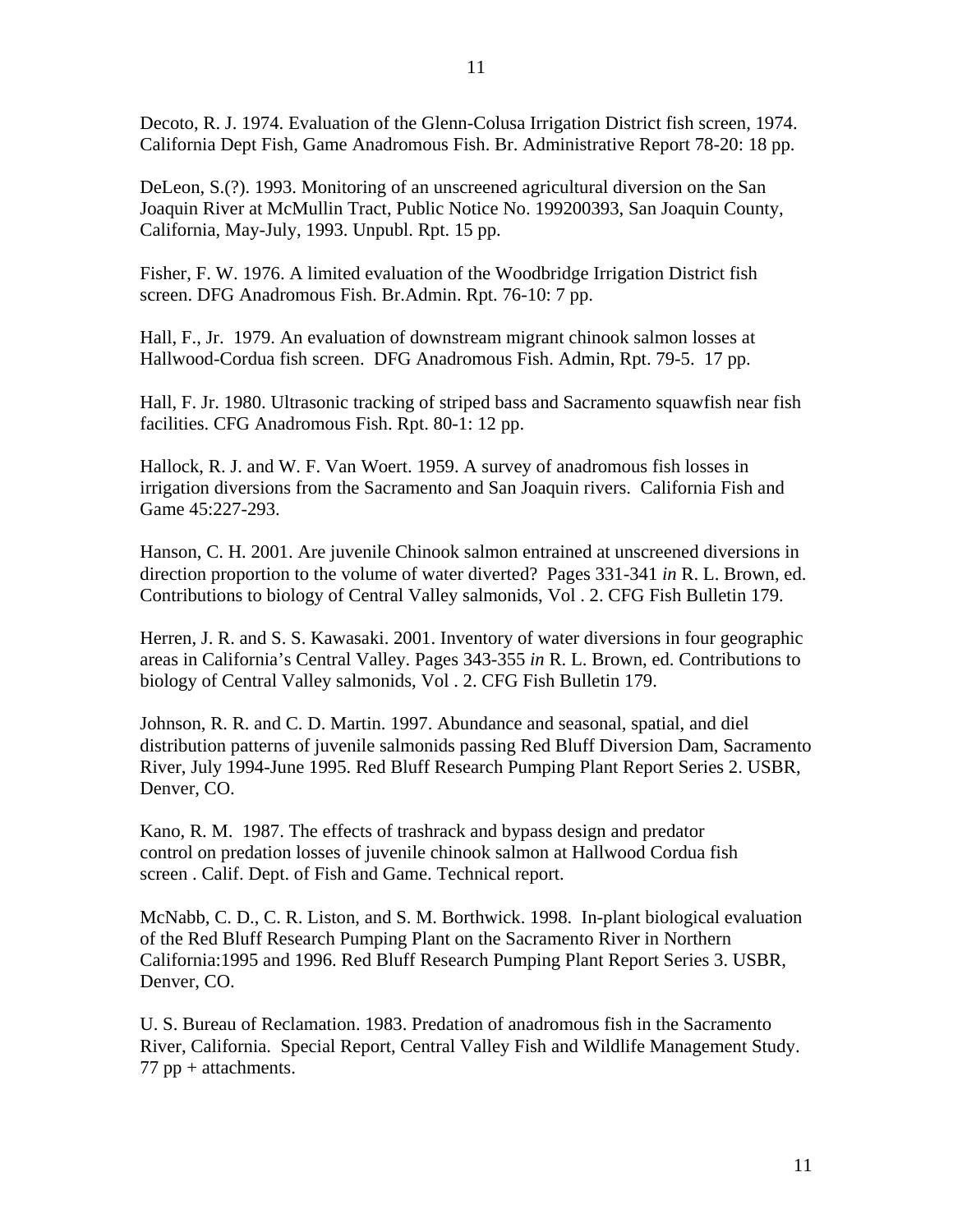U. S. Bureau of Reclamation. 1983. Fishery problems at Anderson-Cottonwood Irrigation District Diversion Dam, Sacramento River, California. Special report, Central Valley Fish and Wildlife Management Study. 77 pp + attachments.

U. S. Bureau of Reclamation. 1985. Fishery problems at Red Bluff Diversion Dam and Tehama-Colusa Canal Fish Facilities. Special report, Central Valley Fish and Wildlife Management Study.  $112$  pp + attachments.

U.S. Fish and Wildlife Service, Fisheries Assistance Office. 1988. Fish passage action program for Red Bluff Diversion Dam. Final Report. USFWS Rpt No. FR1/FAO-88-19. 75 pp.

# **Diversions, Delta and Estuary**

Allen, D. H. 1975. Loss of striped bass eggs and young through small agricultural diversions in Sacramento-San Joaquin Delta. CDFG Anadromous Fisheries Br. Admin. Rpt. 75-3: 12 pp.

Brown, R. J. 1982. Screening agricultural diversions in the Sacramento-San Joaquin Delta. Unattributed report, printed by DWR. 42 pp.

Cook, L. and L. D. Buffaloe. 1998. Delta agricultural diversion evaluation summary Report, 1993-1995, Interagency Ecological Program for the San Francisco Bay/Delta Estuary Technical Report 61. 80 pp.

Morinaka, J. 1998. Contra Costa Canal fish entrainment sampling three-year summary report (October 1993 to August 1996), California Dept Fish and Game. Bay-Delta and Special Water projects Division. Report for Contra Costa Water District and USBR. 19 pp.

Pickard, A., A. Barrack, & R. Kano 1982. Occurrence, abundance and size of fish at the Roaring River Slough Intake, Suisun Marsh, CA during the 1980-1 and 1981-2 diversion season. Interagency Ecological Study Program, Technical Report 3. 14 pp.

Spaar, S. 1994. Delta agricultural diversion evaluation 1992 pilot study,. Interagency Ecological Program for the San Francisco Bay/Delta Estuary Technical Report 37. 37 pp,+ appendices.

## **Reviews and general papers**

Bates, K. ed. 1993. Fish passage policy and technology: proceedings of a symposium. Bioengineering Section, Amer. Fish. Soc . Bethesda, MD. 209 pp.

Clay, C. H. 1995. Design of fishways and other fish facilities.  $2^{nd}$  Ed. Lewis Publishers, Boca Raton FL.